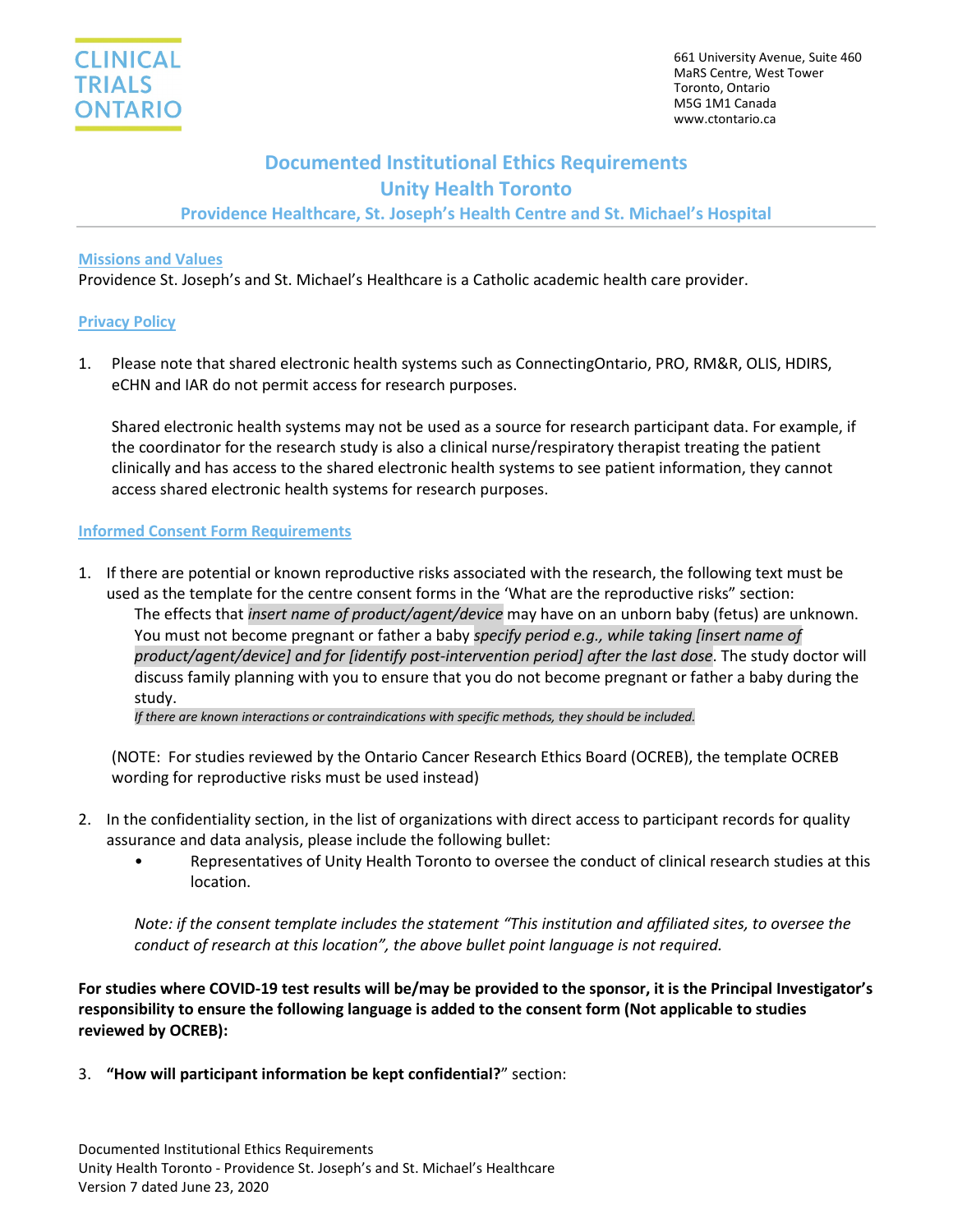

661 University Avenue, Suite 460 MaRS Centre, West Tower Toronto, Ontario M5G 1M1 Canada www.ctontario.ca

# **COVID-19 Information**

If you are tested for COVID-19 before or at any time during this study, the study sponsor may want to know the results of this testing, whether the result is positive or negative. Since we do not fully understand how COVID-19 affects different people, it may be a meaningful factor to consider in this study.

Please be aware that if you have a serious side effect or other medical issue during the study, your COVID-19 status (if known) may be included in a report sent to the sponsor and/or regulatory agencies for safety reasons.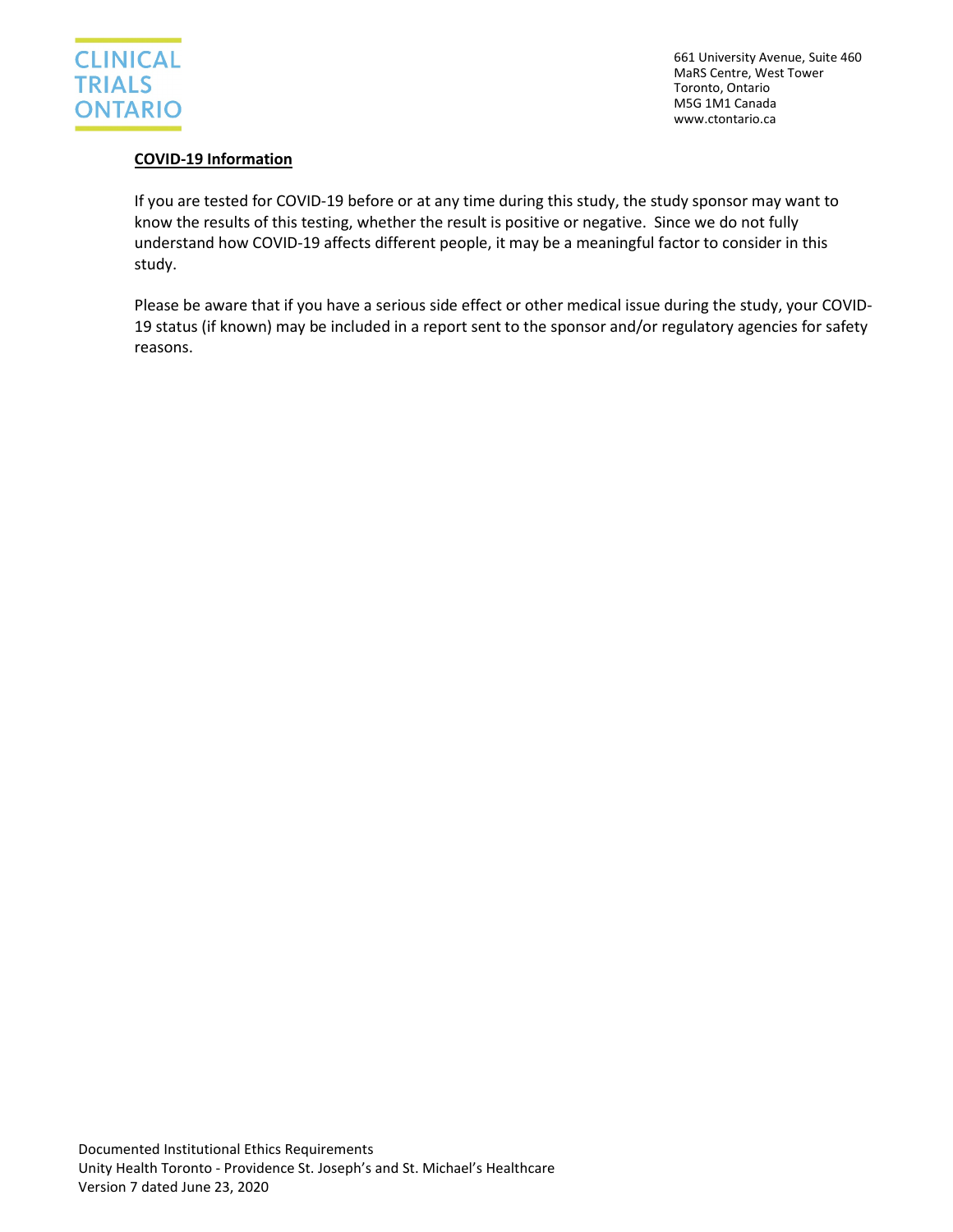# **SRERS Administration Unity Health Toronto Providence St. Joseph's and St. Michael's Healthcare**

#### **Reminder: Institutional Research Administration Requirements**

The CTO Streamlined System provides a streamlined approach to research ethics review. Each participating site must ensure that all necessary institutional authorizations and contracts/agreements are in place prior to beginning the research.

# **Unity Health Toronto Institutional Approval Form**

Please note that the institutional signature will not be requested until the Institutional Approval form is completed.

• For research conducted at all sites, this form can be obtained by emailing Ms. Elizabeth Huggins at [Elizabeth.Huggins@unityhealth.to](mailto:Elizabeth.Huggins@unityhealth.to)

#### **Privacy Policy**

Unity Health Toronto does not permit the release of full date of birth (i.e. dd-mmm-yyyy) or personal health information (PHI) for research purposes without justification.

# **CTO Stream**

#### **Collaborators:**

The following collaborators must be given a role on all Provincial Initial Application (PIA) forms and Centre Initial Application (CIA) forms.

| Email: Ori.Rotstein@unityhealth.to<br>Role: Institutional Representative      |
|-------------------------------------------------------------------------------|
| Email: Elizabeth.Huggins@unityhealth.to<br>Role: Institutional Representative |
| Email: Karen.Ung@unityhealth.to<br>Role: Institutional Admin                  |

This access is automatically granted when the Centre Initial Application is created. **When** Providence St. Joseph's and St. Michael's Healthcare **is the Provincial Applicant site the research team should immediately create the CIA for the participating Providence St. Joseph's and St. Michael's Healthcare site(s) (right after creating the PIA)**. This will ensure that access is automatically granted as required above, otherwise the research team will need to manually add these roles to the PIA prior to submission.

#### **Institutional Representatives in application forms**

The Primary Institutional Representative for Unity Health Toronto must be indicated as follows in the applications within CTO Stream: